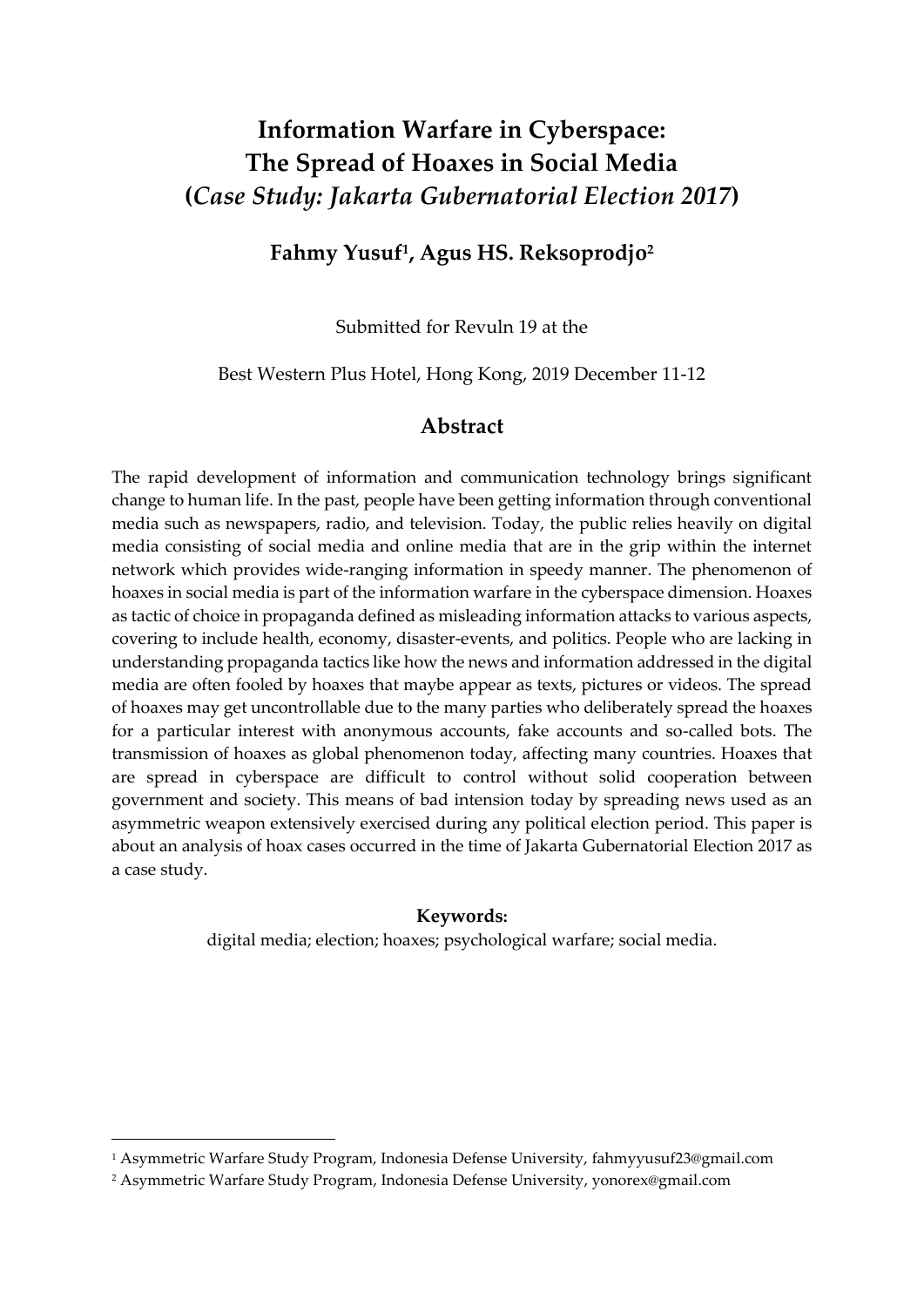## **Introduction**

Sun Tzu mention that all warfare based on deception, nowadays deception more often being used in the term of information warfare. Definition of information warfare according to Dr. Ivan Goldberg is the use of offensive and defensive information and information systems to fight, resist, exploit, destroy, or destroy enemy information, information-based processes, information systems and computer-based networks while protecting them. Measures designed to achieve profit from military or business enemies. (SANS Institute, 2003).

Libicki (1995) divides the information warfare into 7 parts:

- 1. Command & Control Warfare (C2W) is a strategy to divide the system of command and opponent control.
- 2. Intelligence-Based Warfare (IBW) is Intelligence or Counter-intelligence Strategy, knowledge-based attacks / information in order to dominate the opponent's fighting forces, inside or outside the battlefield.
- 3. Electronic Warfare (EW) is a strategy to interfere with or damage electronic systems / cryptographic systems versus using electronic devices or cryptography.
- 4. Psychological Warfare (PSYOPS) is a strategy to influence the mind of the opponent, as well as the mind of friends to be impartial to the opponent.
- 5. Hacker Warfare (HW) is the activity of attack or destruction of information systems and computer networks of opponents.
- 6. Information Economic Warfare (IEW) is an activity to cover, obscure, and deceive data and information to achieve the dominance of the economic aspects of the opponent.
- 7. Cyber Warfare is a coordinated and massive digital assault attack carried out by State actors or non-state actors to disturb or destroy others country's cyber capacity.

In the context of a deliberate deception distribution with creators that is directly spread is part of Psychological Warfare (PSYOPS), Psychological warfare involves the use of propaganda and other psychological operations that planned to influence the opinions, emotions, attitudes, and behavior of enemy. Jacques Ellul (1965) defines propaganda as communication that is used by a group of organizations that seek to create active or passive participation in individuals mass actions, psychologically and joined in a set of organizations.

As Clausewitz wrote in his book that war is a continuation of politics in other ways, competition in politics is also a war zone, especially when it comes to election time. In the book "The Art of War", Sun Tzu mentioned that 'all warfare based on deception' or as we can say the art of lies. At present, it is easy to choose as a political strategy due to reason that the only way to attack the enemy and win the election is by telling lies as black propaganda and exploit anonymity on social media.

The focus of attention on the value of an information will be measured from true or false. Interference with information can come in many nuances that are misleading. Fraud in the form of information disruption can be divided into 3 categories;

- 1. Mis-information; false connection, misleading content.
- 2. Dis-information; false context, fabricated or deliberately manipulated content.
- 3. Mal-information; genuine information designed and shared to cause harm.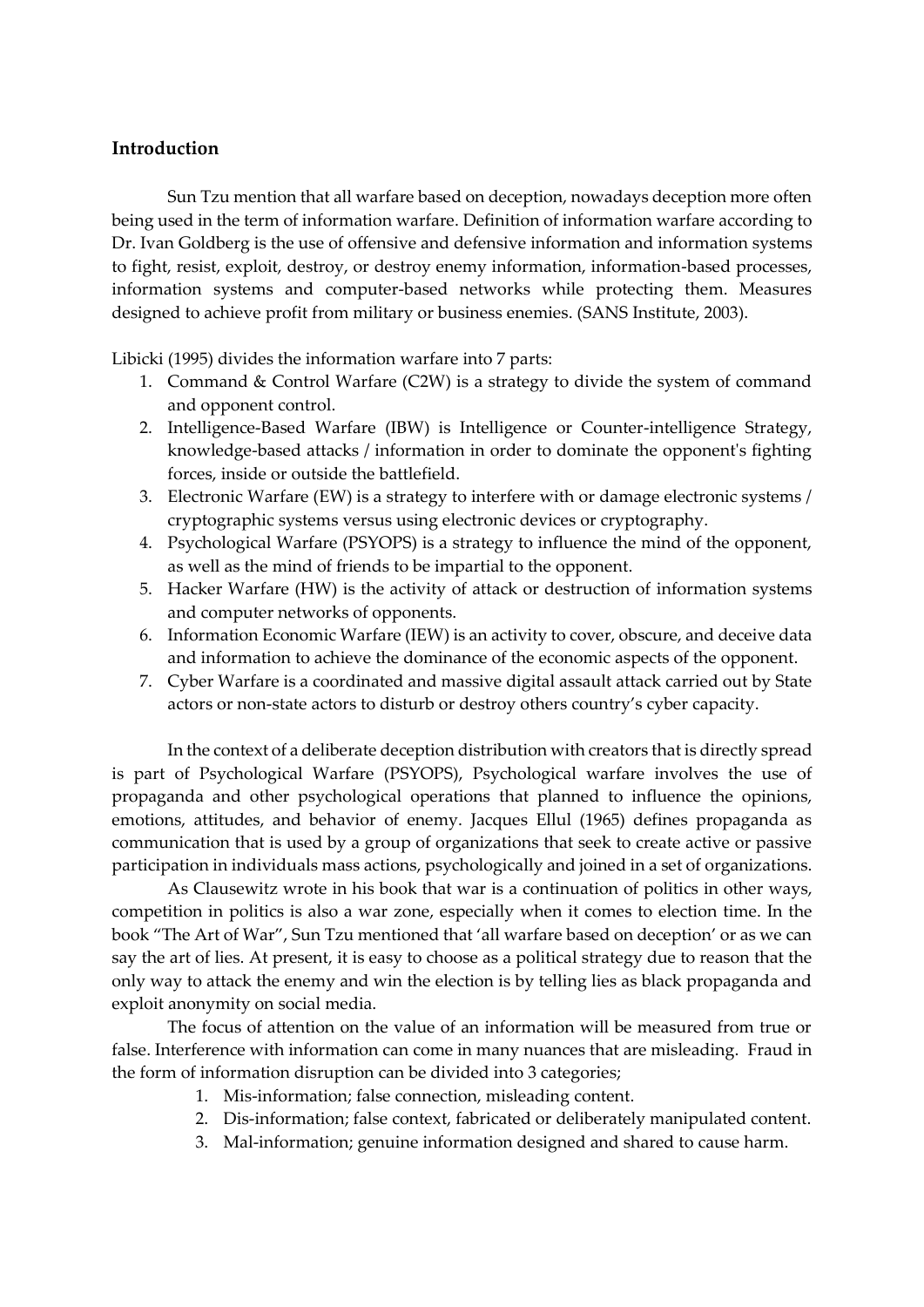Black propaganda is false information and material intended to originate from sources on one side of the conflict, but from the opposite side. Usually used to denigrate, humiliate, or misrepresent enemies (Doob, 1950). Black propaganda in political campaign is also closer to black campaign which have a direction to exploit the reputation of the opponents by slandering and deception especially today on social media.

Taprial and Kanwar (2012) define social media as media that enable a person to become social, or get social online by sharing content, news, photos, and many other forms with others. Nowadays social media is a very effective tool in spreading deception because it is cheap, currently has a weak legal basis, and is very interactive to be manipulate. Rosenweig (2013) argues that individual activities in the cyberspace are full of risk. Conflict on the internet is believed to be an endemic spread. Endemic conflicts that spread on the internet allow transmission of conflict that spread from the outside; other effects of can be very consequential. This vulnerability involves policymakers, lawmakers, and technologists. They continue to work to fix problems in cyberspace, hoping to eliminate them altogether.

As can be seen from Figure 1 below; in this post-truth era, psychological operation on social media take part to change people's opinion especially during the election period. For propaganda propagators to change the way people think, they must understand how people think and in what mode they think. So basically, the propagandist also gets what the society likes and what society dislikes. In addition, on social media there is an algorithm used as database to find out and understand people's preferences.

One of the most famous examples of deception is the claim that President Joko Widodo had plans to bring 10 million Chinese workers to the country, placing Indonesian' worker in danger. Many examples of fake news may seem silly, hoaxes cause serious damage. Unfortunately, this does not only occur in Indonesian democracy but also attacks other democracies. This can be considered cancer in civilization terms.



# **Figure 1. Hoaxes Framework of Information Warfare in Social Media**

*Source: (Yusuf, 2017)*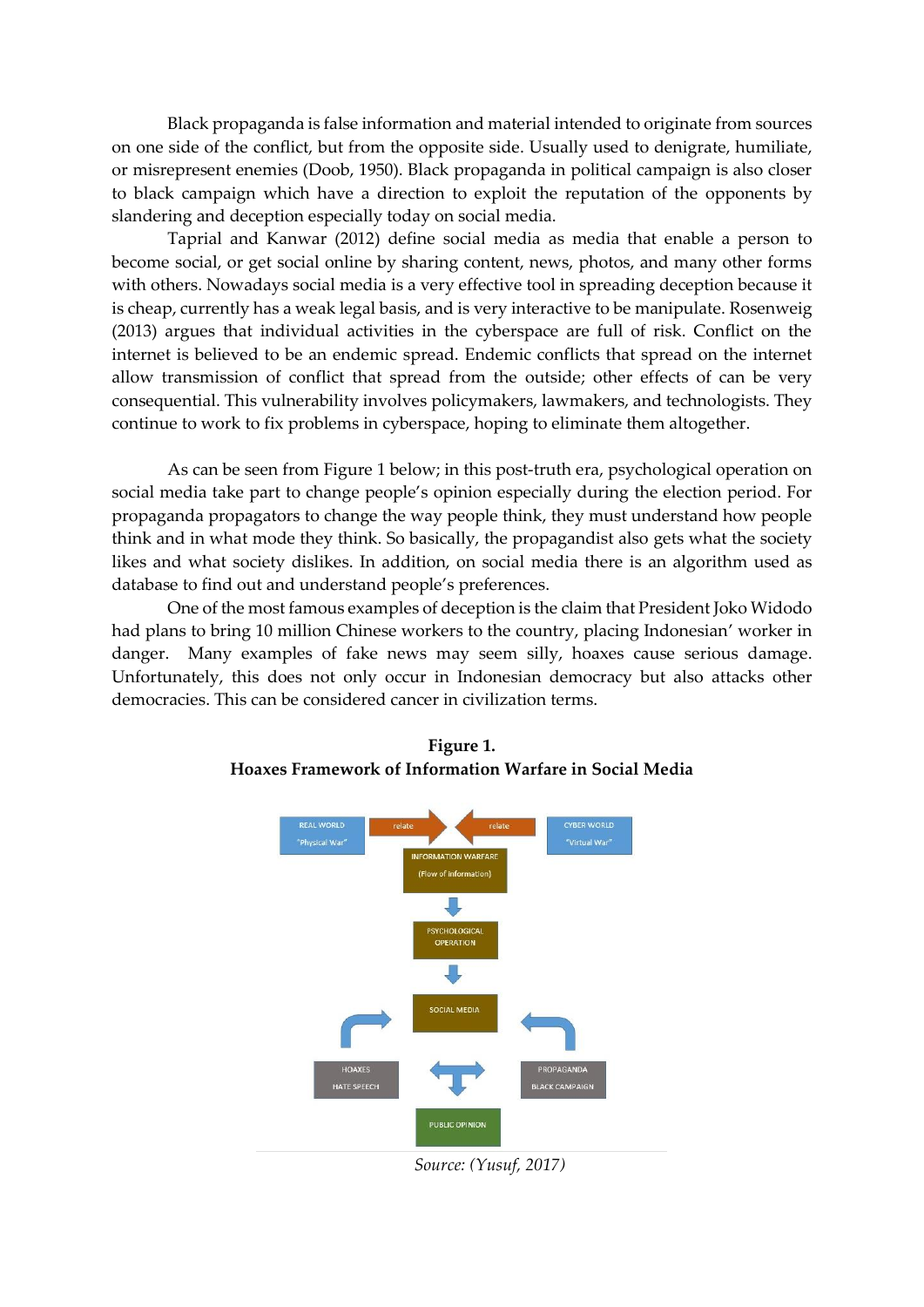Alcott, et al. (2017) explaining Trump's victory has been filled by claims that hoaxes, there have been false reports that Hillary Clinton sold weapons to ISIS, and the pope has supported Trump to change the outcome. Facebook and other social media sites are also blamed for allowing fake news stories to be circulating on their platforms. They illustrate how fake news had a significant impact on the 2016 presidential election in the United States. But this research does not mention about the psychological aspect of audiences who devour fake news. This research is to show that black campaign that was used in the social media during the election period has created polarization in society.

As quoted in (ABC News, 2016), titled "Fake news in social media influenced US election voters", expert said; Mark Zuckerberg as *Facebook's* CEO avoided *Facebook's* assumption as hoaxes spreading repository and refused alterations in the presidential election. Zuckerberg's response to Mark Pearson, a professor of journalism and social media from Griffith University, said that there is several false information circulated on *Facebook* and other social media, hoax information during election campaign on the elected President Donald Trump and the Democrat Party's presidential candidate Hillary Clinton are widely circulating in the social media. The information warfare was circulating amid sensitive issues such as Islamic State of Iraq and Syria (ISIS) monetary funding and the secret talks of presidential candidate Hillary Clinton were played during the US presidential election. The hoax-charged content is believed to sway the vote of the voters of the presidential election in the United States.

This also happens in the case of the French presidential election where French voters had been warned not to let false news or hoaxes influence their voices in Sunday's high-level presidential election after a massive leak of documents hacked from the pioneer campaign of Emmanuel Macron. Emails and Financial data are discarded online just minutes before the campaign outage starts at midnight on Friday. The election commission urged the media and French citizens "not to relay" the leaked documents, which he said were mixed with fake news, "so as notto change the sincerity of the vote." (Mulholland, 2017).

Unlike the United States and French which implements a democratic system holistically; the Russian government has even classified the information warfare in the cyberspace and named is as deceptions tactics (hoax/fake news) or a form of traditional propaganda attacks. The purpose of this propaganda is not only to convince or invite audiences, but to weaken Russian Government. Instead of moving audiences to a movement, they actually plan to create a crowd that is addictive, disturbed, passive and scared. The Russian government classifies this as an information-psychological warfare. This tactic is also used to disrupt and reduce the opponent's self-esteem. This kind of war is fought in the realm of human perception and thought. Such strategies are also applied both in peacetime and in wartime (Lucas, 2016).

Problems that occur in some Gulf countries in the post-Arab spring period, it can be understood that the lies and hatred on social media as negative propaganda won the hearts of the people in massive mobilization. The phenomenon of Arab springs is also raised to have implications for the political constellation in the Middle East today (Aday, et al, 2012).

This paper defines "false news" or "hoax" which is deliberate and untrue information and has intentions to mislead the readers. This paper also focuses on deception that has political implications by using the perspective of information warfare to analyze and examine its impact on the 2017 Jakarta Governor Election. The originality of this research focuses on the aspects of information warfare in the context of black propaganda through hoaxes that were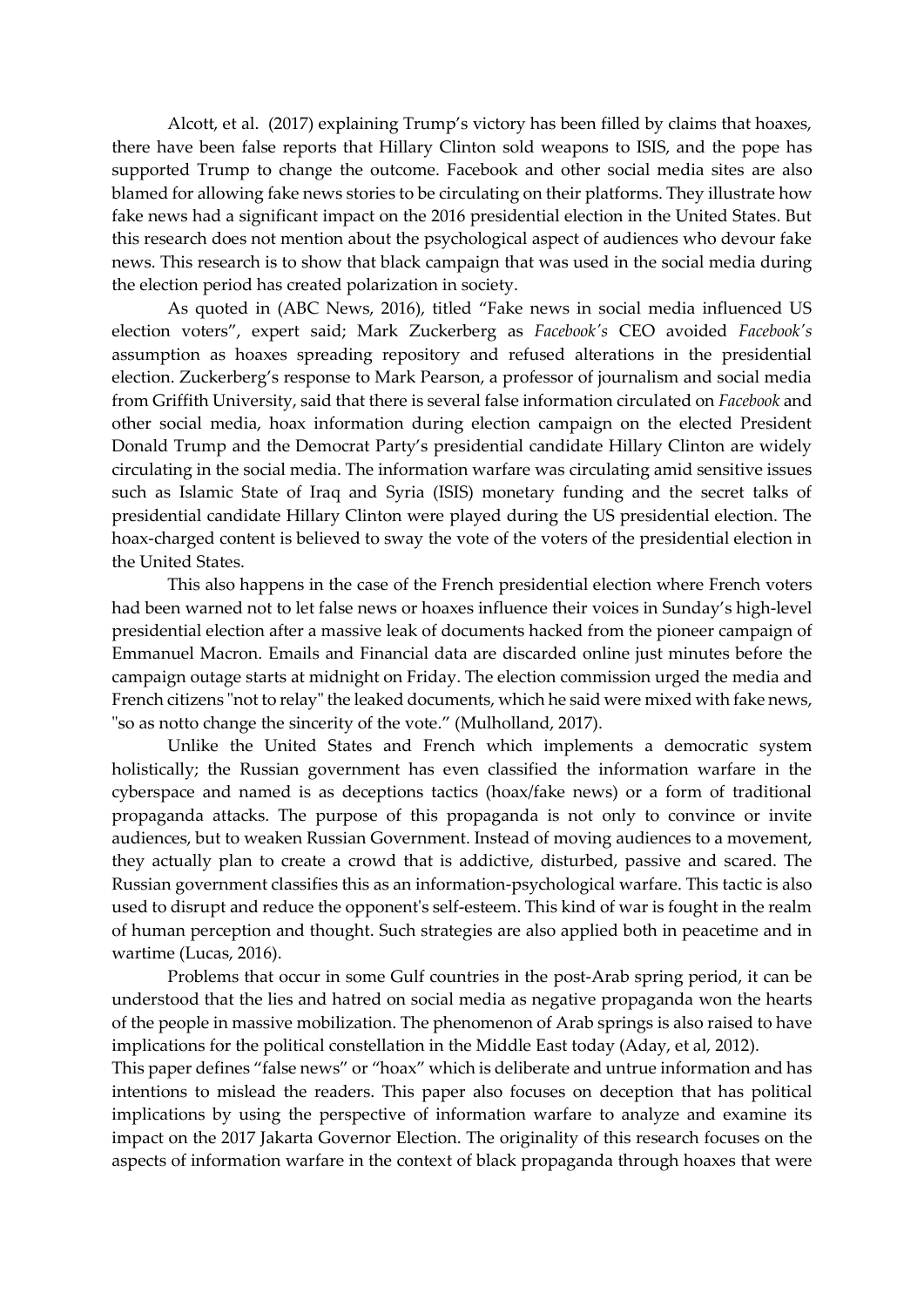spread during election campaigns on social media. The fact that there are those who deliberately do business by spreading hatred to the internet and how people could only survive from false information by increasing digital communication literacy.

Figure 2.



# **Hoaxes in Jakarta Gubernatorial Election 2017**

*Source: (We are Social, 2017)*

Following the statistic shown in Figure 2; it was recorded that 106 million or 40 percent of the total population of Indonesian citizens have actively using social media. Among those social medias, *Facebook* ranks the highest and the most frequently accessed by Indonesians, which is 54 percent of total internet users or 71.6 million users and comes second is *Instagram* with 15 percent or 19.9 million users. The social media platform is used by its users as a forum for publishing information publicly in literature, and audio-visual. (APJII, 2016).

Even so, the use of social media may not always positive, there are always some who use social media to spread slander and lie. Kusumasari (2014) also mentioned that the use of social media has played important role on how people are participating in politics. The distribution of hoaxes in social media is one of the politics phenomena that has been felt by many countries. Cheap and effective propaganda especially in opposing a regime is conducted by disseminating false information through the social media. Marlyn Lim (2017) explained the social media algorithm correlation with the freedom of voicing hatred. In this study Lim describes the polarization in society as a result of political parties' branding and excessive election candidates in the social media. There are a lot of research evidence on social media that function as a propaganda forum. Content that is used in addition to a number of supporting shows, is often infiltrated with lies or hoaxes, and hate speech.

Based empirically on the 2017 Jakarta Governor Election case, social media played significant roles in the election. Social media such as *Facebook, Twitter* and *Instagram* which were widely used during the campaign, contributed to the increasing polarization among Indonesians. Unfortunately this polarizations does not only occur in Jakarta, but also spill over to other regions in Indonesia.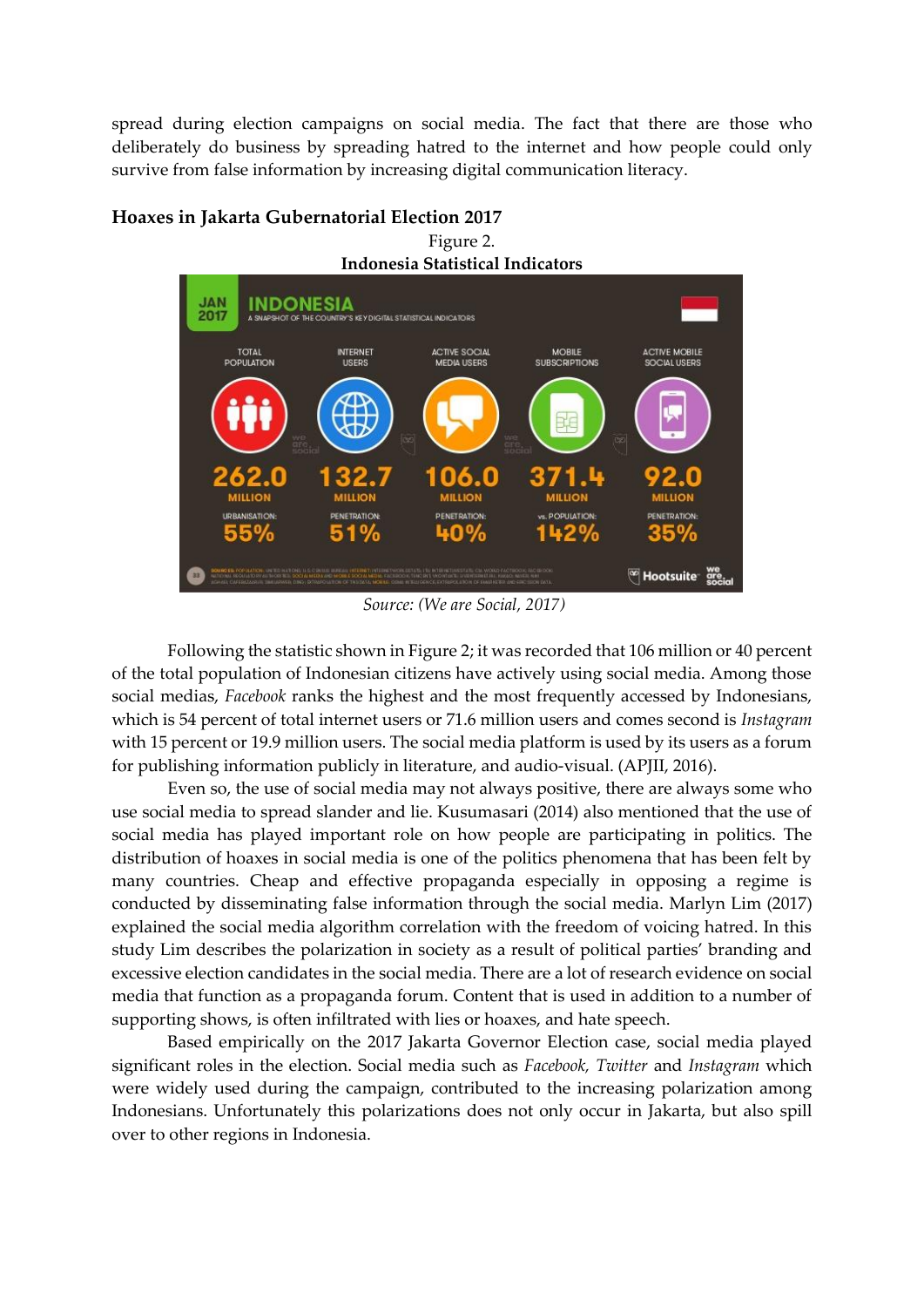In Indonesia, information that is not in accordance with the fact is now popularly named as 'hoax'. In the Indonesian Dictionary KBBI, the word hoax is absorbed into the word '*hoaks'* which means 'false news: collection or passing through many mailing lists'. (KBBI, 2017)

Characterized by the use of volunteers, buzzers, and micro-celebrities, the Pilkada DKI (Jakarta Governor Election) exemplifies post-truth politics practices as brand marketing. While encouraging freedom of expression, social media also encourages freedom to hate, where individuals exercise their right to voice their opinions while actively silencing others. (Lim, 2017:411).

Hoaxes cannot be separated from the habits and psychology of modern society today. Most deceptive messages can become viral because someone who wants to be the first to spread information, seeks sensations, without a critical approach to the information obtained and immediately reposts or shares the news. Hoax also occurs because of technological advances that are not matched by adequate education in Indonesia.

Shahram Heshmat, an economic behaviorist from the University of Illinois, explained the relation between confirmation bias and the direct influence of desire on trust. When it comes to the idea of seeing is believing, people will produce certain ideas or concepts that will eventually become true and trusted. They are motivated by wishful thinking. This error makes individuals stop collecting information when the evidence gathered so far confirmed the view that they want to be right or just a prejudice. Confirmation bias in receiving information makes people neglect about how something actually happened. Then, 'echo chambers' become additional factor. 'Echo chambers' is a concept of how the information spreads from one to another like an echo, and social media is the known echo chambers of today.

In 2017 the Directorate of Cyber Crime POLRI recorded at least 900 reports of hoaxes and hatred speeches. MASTEL noted that 91 percent of the lies in circulation are about politics and have increased during the election. Hoaxes and Hate Speech can certainly change the way people look at the candidate pairs who are running for the office. This change of perspective can also shape public opinion about the election candidates.

#### **Methods**

This research uses a qualitative method while describing descriptively the problem and placing an analysis that is systematically built around lies on social media which places further examination on the 2017 Jakarta Governor Election. The data collected in this research found through in-depth interview, literature studies and from mass media articles that published issues related to lies and hate speech. Primary data was taken from Ministry of Communication and informatics (Kominfo), Indonesian National Police (POLRI), Masyarakat Telematika Indonesia (Indonesian Telematics Society - MASTEL) and Asosiasi Penyelenggara Jasa Internet Indonesia (Indonesia Internet Services Provider Association - APJII) are also used to present constructive argument in this research. Then, all the data was analyzed through framework constructed from secondary data such as academic journals and published books. By using the methodology mentioned above, this paper can present results that correlate with problems in the information warfare in cyberspace mostly on social media especially from the case of 2017 Governor Election. Consequently, the paper proposed alternative of counter hoaxes to be applied in the future which are also useful for stakeholders as a result of research. The alternative concluded as the right solutions in approaching cyber-awareness, especially in Indonesia.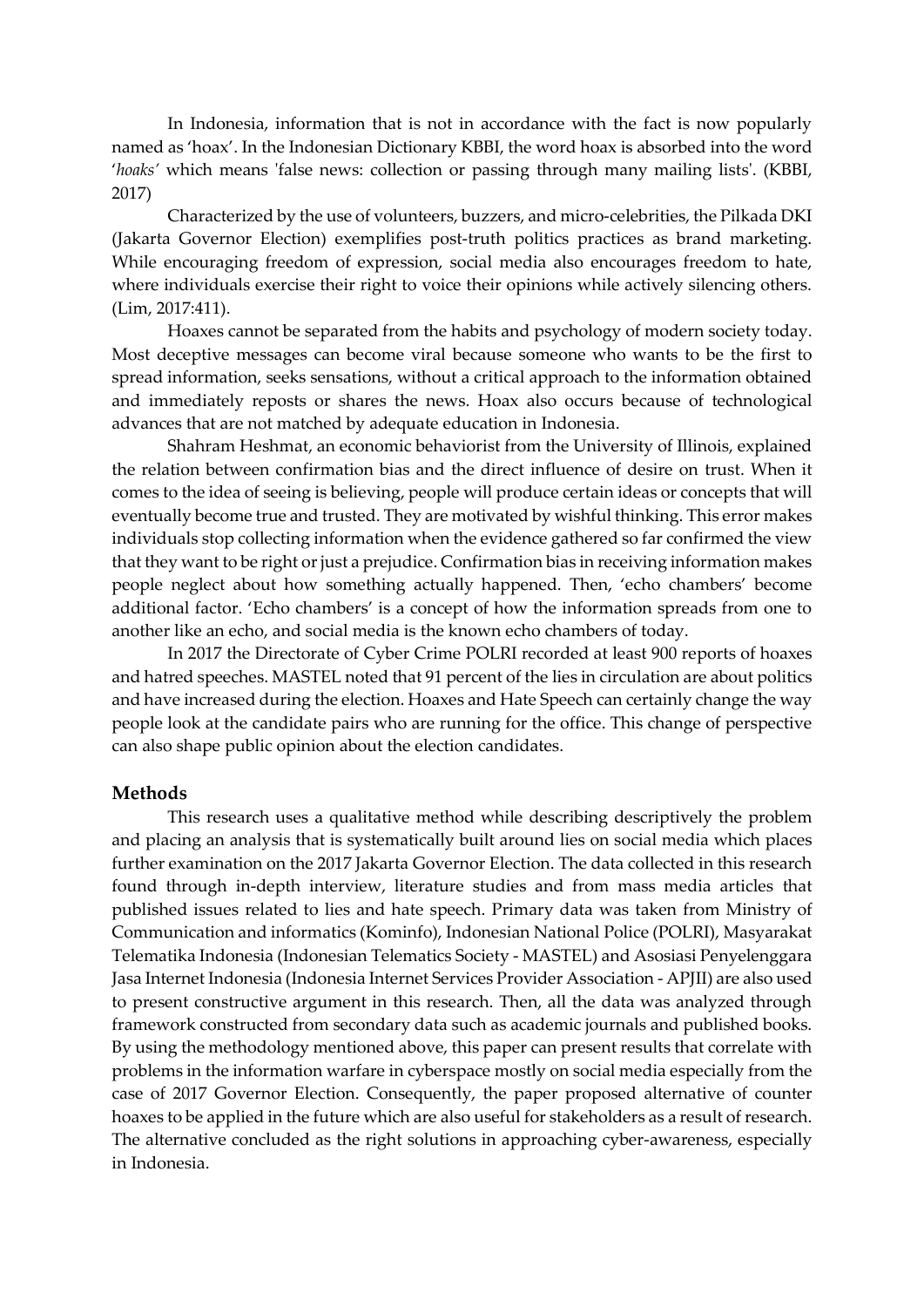#### **Findings and Discussion**

Today's technology shifts the conflict from traditional methods to non-traditional, including the use of information. Information warfare offers various technological capabilities. Information technology today has become a real weapon of choice, which is economically inexpensive and not ecologically dangerous. Conflict in the future will be very different from conflict in the past. The main threats to national security may come from entities that may not always originate from the concept of the nation-state. (Devries, 1997)

In Indonesia according to the result of respondents' report (Mastel, 2016) has shown that the majority of hoaxes spread in articles as much as 62.20 percent, in figure 37.5 percent, and in video 0.40 percent. Distribution channels are the same as on the radio 1.20 percent, on e-mail 3.10 percent, on newspapers 5 percent, on television 8.70 percent, on website 34.90 percent, on chats application 62.80 percent, and on the social media 92.40 percent.

The result of this research is that deception and hatred on social media are very dangerous for national security. To change public opinion about candidates with black propaganda and campaigns, the implication might be worse when forming divisions among the people. In the Dutch-Indonesian colonial era those events known as "*devide et impera*" when people between nations were forced to fight each other.

In black campaign election does not need necessary to be done directly by the candidates, but there are supporters who spread the black campaign on social media by attacking the opponents with hoaxes and hate speeches. Some believes this as a reliable way because some are cheap and are considered to have minimal risk. In the Election Supervisory Board (*Bawaslu*) regulations only prohibit candidates' official accounts from spreading lies or hating speeches but not their supporters. Many anonymous and so called robots accounts and bots are used during the campaign period which can only be prevented by cyber patrol from the Police and the Ministry of Communications and Informatics which sometimes have to wait for reports sent by public members before committing cyber patrol.

Basuki Tjahja Purnama (Ahok) had become the Governor of Jakarta when Governor Joko Widodo (Jokowi) was elected President of the Republic in 2014. Ahok continued to run for re-election for a second term as the Governor of Jakarta with his Vice Governor, Djarot Saiful Hidayat. In the first round of voting on February 15th of 2017, Ahok won approximately 43 percent of the vote, followed by the former Education Minister Anies Baswedan with 40 percent and Agus Harimurti Yudhoyono with 17 percent. Ironically, Ahok lost the second round of elections on April 19th because of Anies, at 57:43 margin.

Based on the data in Table 1 regarding negative complaint reports submitted to the Ministry of Communications and Informatics (Kominfo) in early 2017, the Minister of Communications and Informatics, Rudiantara said lies or fraud generally increase during elections, including during 2017 elections.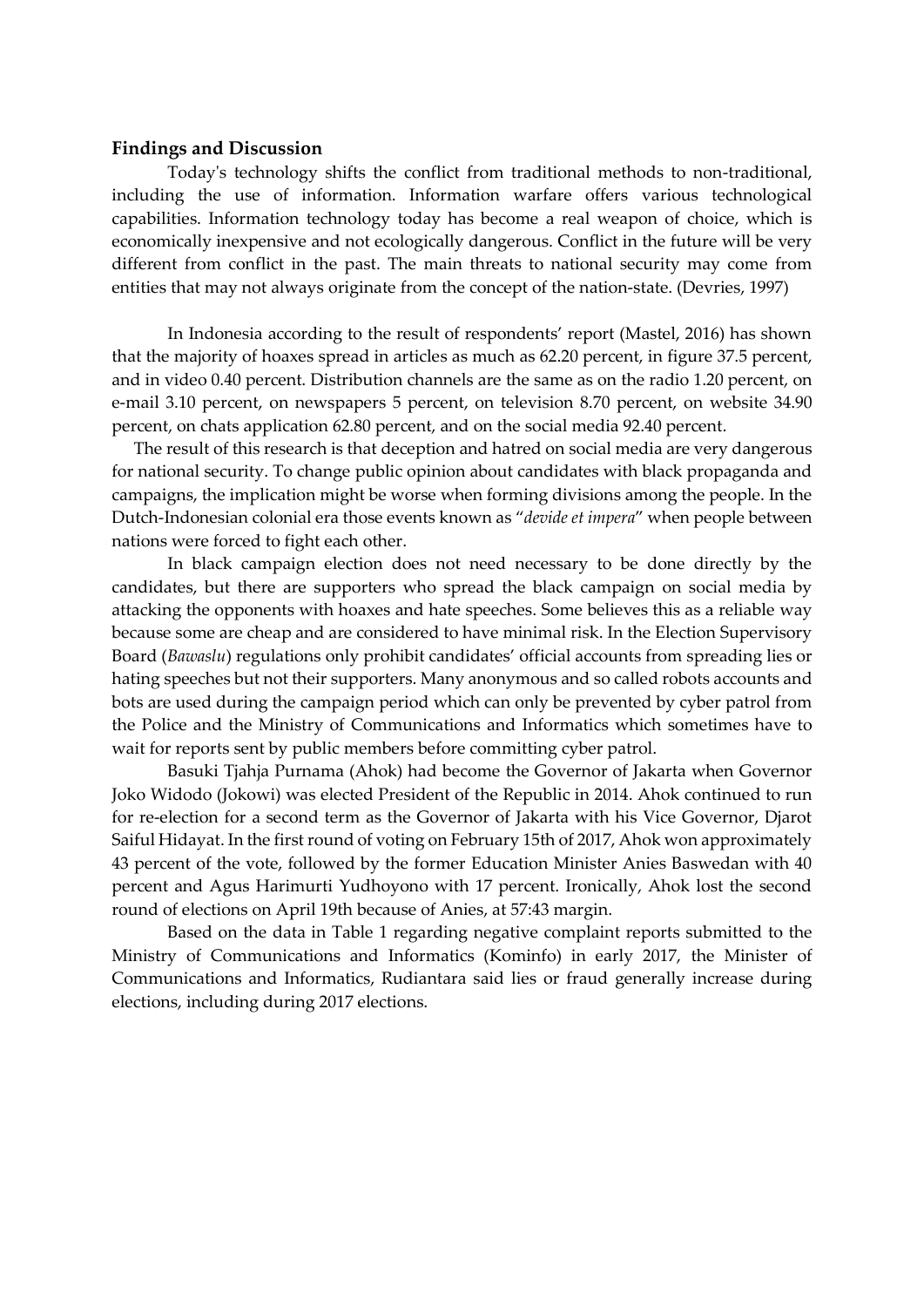| Table 1.<br><b>Negative Complaints Report Hoaxes and Hate Speech</b> |       |       |
|----------------------------------------------------------------------|-------|-------|
|                                                                      |       |       |
| January                                                              | 5,070 | 5,144 |
| February                                                             | 658   | 1,650 |
| March                                                                | 111   | 561   |
| April                                                                | 102   | 476   |
| Mey                                                                  | 278   | 1329  |
| June                                                                 | 286   | 1144  |
| July                                                                 | 127   | 403   |
| Agustus                                                              | 203   | 864   |
| September                                                            | 658   | 3490  |
| Total                                                                | 7439  | 15064 |
|                                                                      |       |       |

*Source: (Pangerapan, 2017).*

In the first round, while there were three candidates during the election, the numbers of hoaxes was very large and even reached above 5000 incoming reports. Entering the second round, even if there is a significant decrease, this decrease does not mean the domino effect of hoaxes and hatred speech also stops there.

Prayitno Ramelan as an intelligence operation expert observe that in Indonesia he believes black campaigning has played a big role to change the public opinion or at least influencing the perspective of voters with the problem of blasphemy. On September 27th 2016, Ahok's speech in his working visit on Pramuka Island, Thousand Islands, was once considered offensive to one major religion in Indonesia.

On October 6th 2016 Buni Yani uploaded a video recording of Ahok's speech on his *Facebook* account, titled 'Blasphemy of Religion?' with the transcript of the edited speech of Ahok who thought that the word "use" or means "*memakai*" was deleted which could then change the entire meaning of the speech. Buni Yani alleges that Ahok spread the blasphemy by claiming that some Islamic scholars mislead the understanding of the Al-Quran of Surah Al-Maidah verse 51.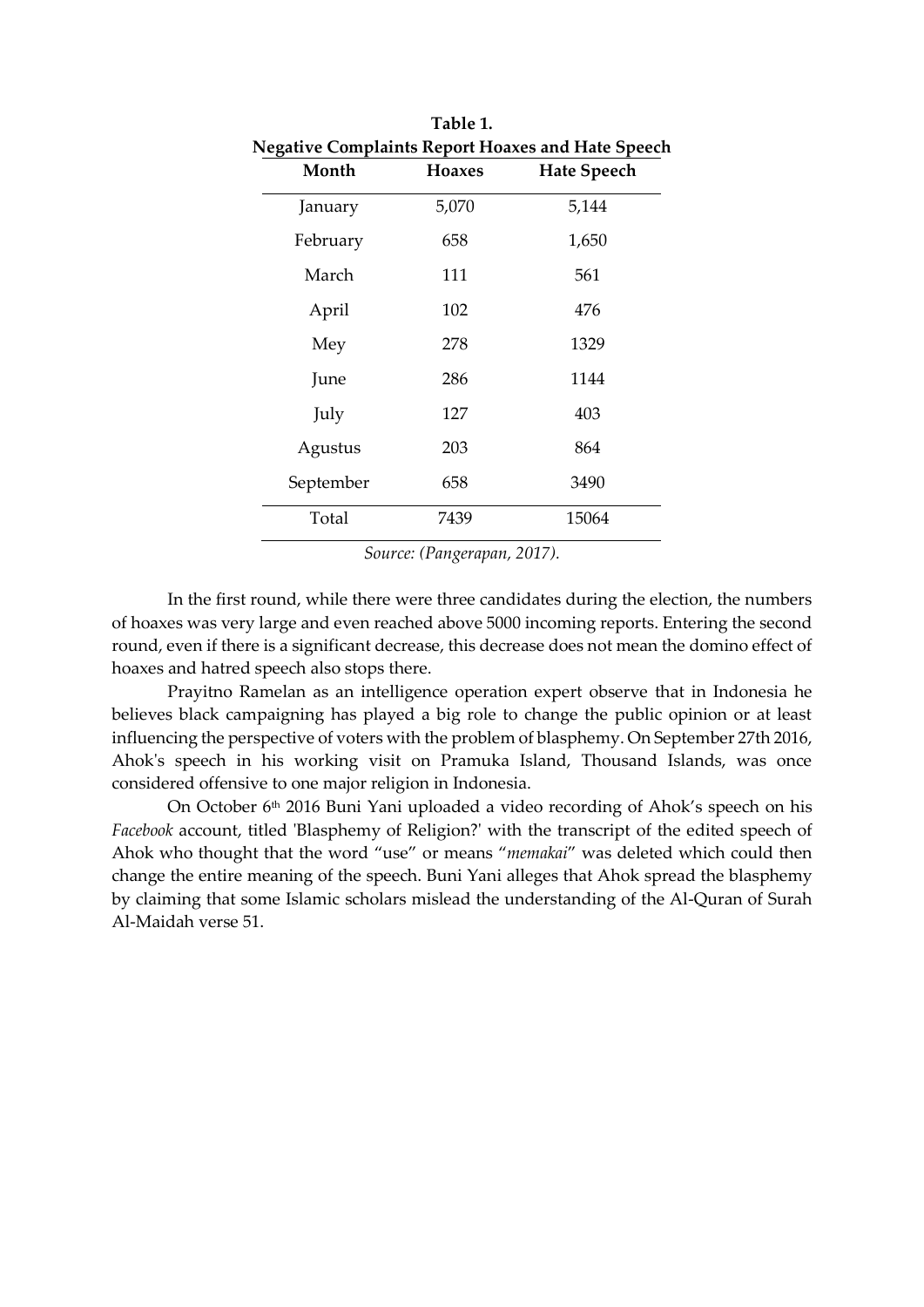**Picture 1. The demonstration during Jakarta Gubernatorial Election Containing hate speech to blame Chinese Race**



*Source : (Facebook, 2017)*

Following the incident, the Islamic Defenders Front (Front Pembela Islam – FPI) and the Indonesian Ulama Council (Majelis Ulama Indonesia - MUI), submitted Ahok to the Police of the Blasphemy Law. As a follow-up to the Ahok file process, the so-called "*Aksi Damai* or Peace Action" was held on November 4th and on December 2nd , 2016 to hold mass demonstrations in Jakarta to encourage legal proceedings to be carried out on file.

**Picture 2. Twitter Echo Chambers during Ahok's Trial in case of Blasphemy** 



*Source: (Pangarepan, 2017)*

If one would rely their study based only by looking to the internet traffic, not all support and justification to the allegations to Ahok are believed by the public that it was really is all a crime. As illustrated in Picture 2, based on observations in the twitter world, there is a very strong faction between support to Ahok #kamiahok (we are Ahok), and support to bring Ahok to justice and imprisoning him using #PenjarakanAhok (imprison Ahok) proved that polarization in the community is clearly visible.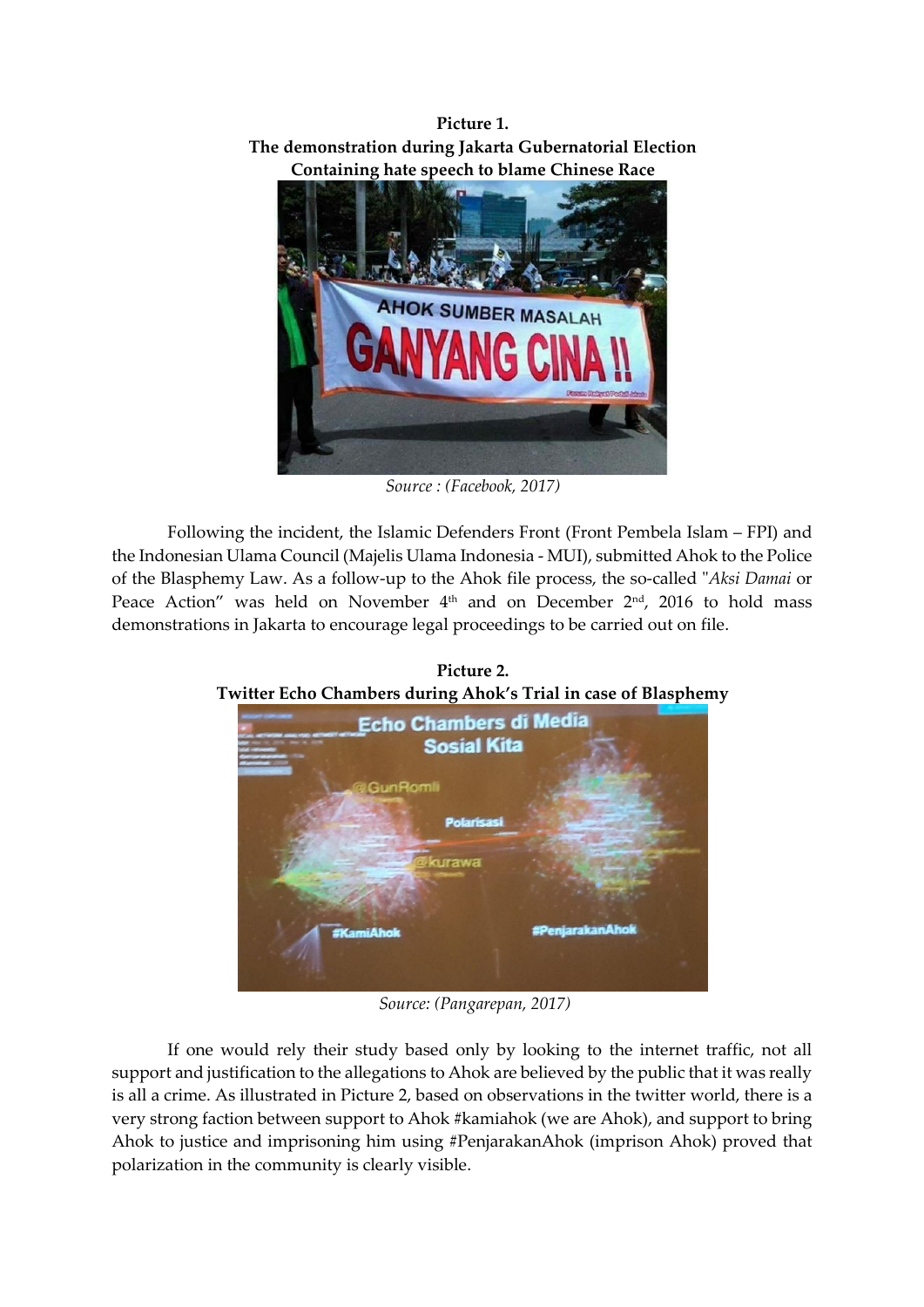Later we learned there was a group of professional propagandists who spreads hoaxes and hate speeches named Saracen later caught by the police of spreading political hoaxes and hate speeches. The hate speech business makes profit by provoking through deception that is constantly produced to order. They disseminate content that condemns ethnic, religious, racial, or political views that in conflict with their customers. (Saraswati, 2017)

The emergence of syndicates such as Saracen may not be separated from political phenomena that have occurred since 2014. Then the Saracen volunteered to be a tool of war for ideological forces opposed the government. The police arrested three of Saracen members. Through social media, such as *Facebook*, and *Twitter*, Saracen disseminates hate speech content by managing special news site to satisfy its readers. The police confirmed that the hate speeches delivered by the Saracen syndicate came at the behest of political parties. They charge each order more than 10 million Rupiah for their services.

Hoaxes can easily become viral because of the number of social media users or socalled *netizens* who do not know that there are legal rules and norms for interacting in the cyberspace, especially on social media. In the process of law enforcement in Indonesia hoax and hate speech can be imposed by the regulation No. 1 Year 1946 concerning Criminal Law Regulations, and also No. 19 Year 2016 concerning Information and Electronic Transaction.

President Jokowi suggested a solution that was more focused on eliminating ego, on the other hand increasing netizens' commitment and the personal responsibility while following the news or a speech. He also encouraged the national movement to improve digital communication literacy, education, in order to safeguard the ethics and civilization of *netizens* in social media.

O'neil (2017) invites us all increasingly wary of the negative excesses of misguided logic algorithms in social media. The consequences exacerbate these three things: causing the spread of false news, deceiving messages and misguided information through social media in this information warfare era.

There's no other choice but to increase the literacy of digital communication to the public to makes Indonesia have a strong resistance to deception and other negative content that spreads every day. The concepts and dimensions of digital literacy proposed by Riel et al (2012) are technologically, psychologically and socially charged. Thus, it can be understood that digital literacy is a form of complex skill form and involves new skills that human must deal with today's digital environment.

This hoax and fake outbreak of does not mean that Indonesia is still consolidating their democracies. It is also a matter of a long tradition of liberal democracy, such as the United States. The Jakarta governor election exemplifies the practice of information warfare especially psychological operation to get more votes to win the election. To highlight these points, it was also found that there was even an organization that tried to make a business out of creating propaganda by spreading deception or hatred on social media. During the election period, hoaxes and hate speeches that spread on social media encourage users to changes their views of canditates.

So it is certain that information warfare especially the spread of deception and hatred must be seen as new fundamental direction in analyzing how social media is now a determining factor in political constellation in Indonesia and also for the whole world.

This paper limited the issues that being explained regarding contemporary analysis of information war in Jakarta governor election using propaganda, black campaigns along with deception and hate speech in social media. Although it has been mentioned on the paper about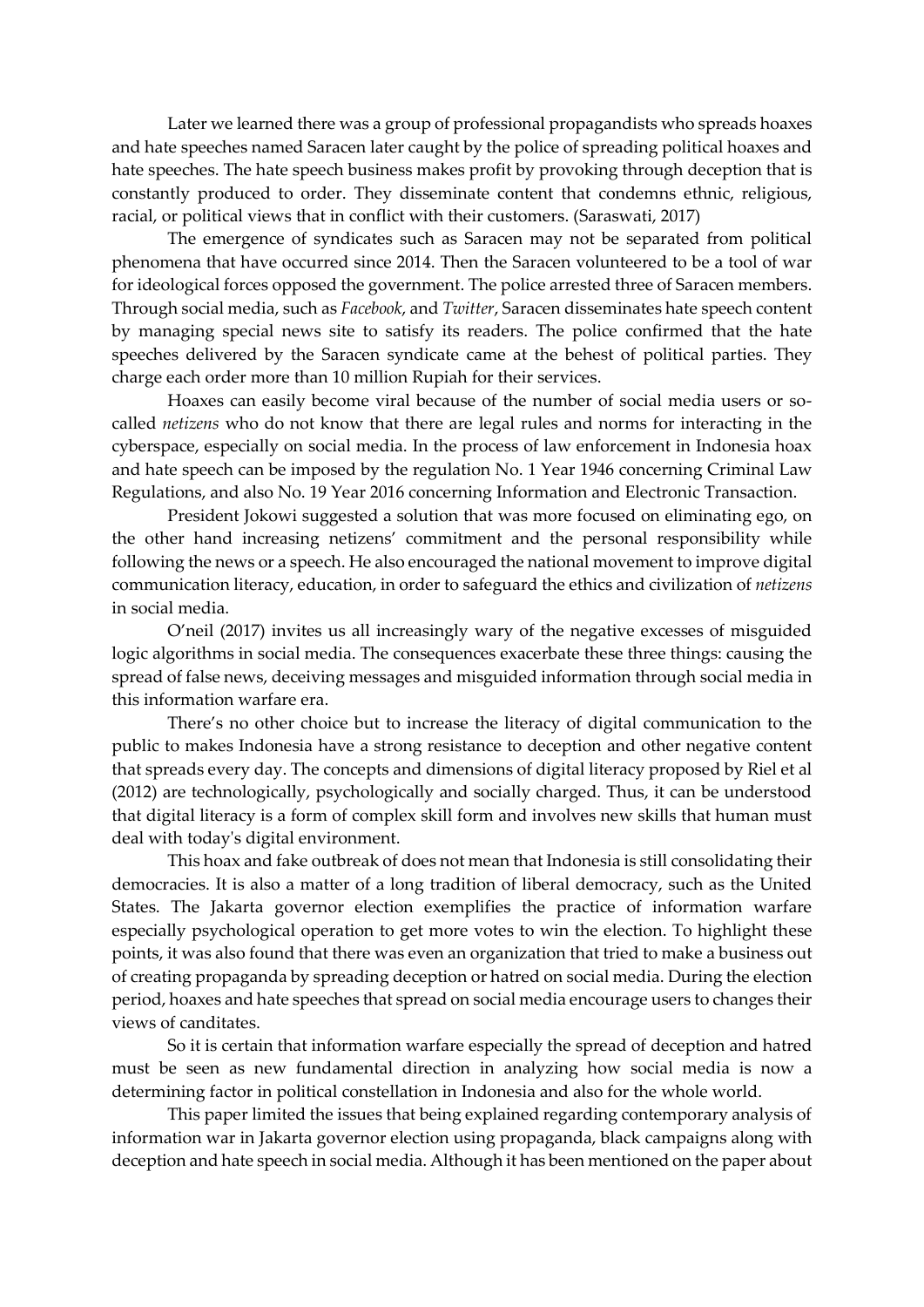certain schemes to deal with lies and hatred, there is a need to elaborate further on the impact of propaganda on national security and how the effective strategies to counter propaganda during elections.

#### **Conclusion**

Information Warfare goes back as far as humans themselves. Over the time, today's information warfare becomes complicated. The use of information as a psychological operation such as telling false information through hoaxes has been used by many actors in countries all over the world. Even businesses are involved in Information Warfare, as are ordinary citizens. The only difference is the extent to which it is involved.

In many democratic countries, the situation has been exploited by figures who claim to speak on behalf of the majority and free speech, especially in Jakarta governor election which directs the anxieties and fear caused by social dislocation toward immigrant "threats", minority or majority domination, or foreign intervention in politics. In this way, facts become blurred to broader political objectives.

Social media did not cause the divisions among voters in this election. However, because politics has become increasingly entangled with social media, online and offline political speech and actions are no longer separate. In the era of Information warfare especially in cyberspace we must increase our awareness to filter information. Information warfare especially in the psychological aspect must be considered a political strategy. In the case of Jakarta Governor Election case, it is evident that propaganda of deception or hoaxes and hatred in the form of hate speeches plays a dominant role in the outcome. In addition, it can be understood that the problem has an impact to national security and trust among the people.

To prevent the escalation of conflicts among the people through social media related to the election of governors, the development of technological infrastructure must be balanced with the idea of digital content. Negative content such as hoaxes, cyber bullying, and hatred must not absorbed by the public. There should be disagreement from public about lies as well as that is must involve everyone including the executive, legislative, religious leaders, and younger generation by increasing media literacy against lies.

Stakeholders must disseminate digital communication literacy so that people can access, sort and understand various types of information that can be used to improve the quality of life. The author recommends through formal channels by preparing a digital literacy curriculum for schools up to university need to include knowledge on how to filter false information.

### **References**

- Aday, Sean, et al. (2012). *New Media and Conflict after the Arab Spring.* Washington DC: United States Institute of peace.
- Clausewitz, Carl von. (1984). *On War.* New York: Oxford University Press.
- Devries, Anita D. (1997). *Information Warfare and Its Impact on National Security (U)*. NewPort, Rhode Island: The Naval War College.
- Lucas, Edward, Peter Pomeranzev. (2016). *Winning the Information War Techniques and Counterstrategies to Russian Propaganda in Central and Eastern Europe. Cepa (*Center for European Policy Analysis).